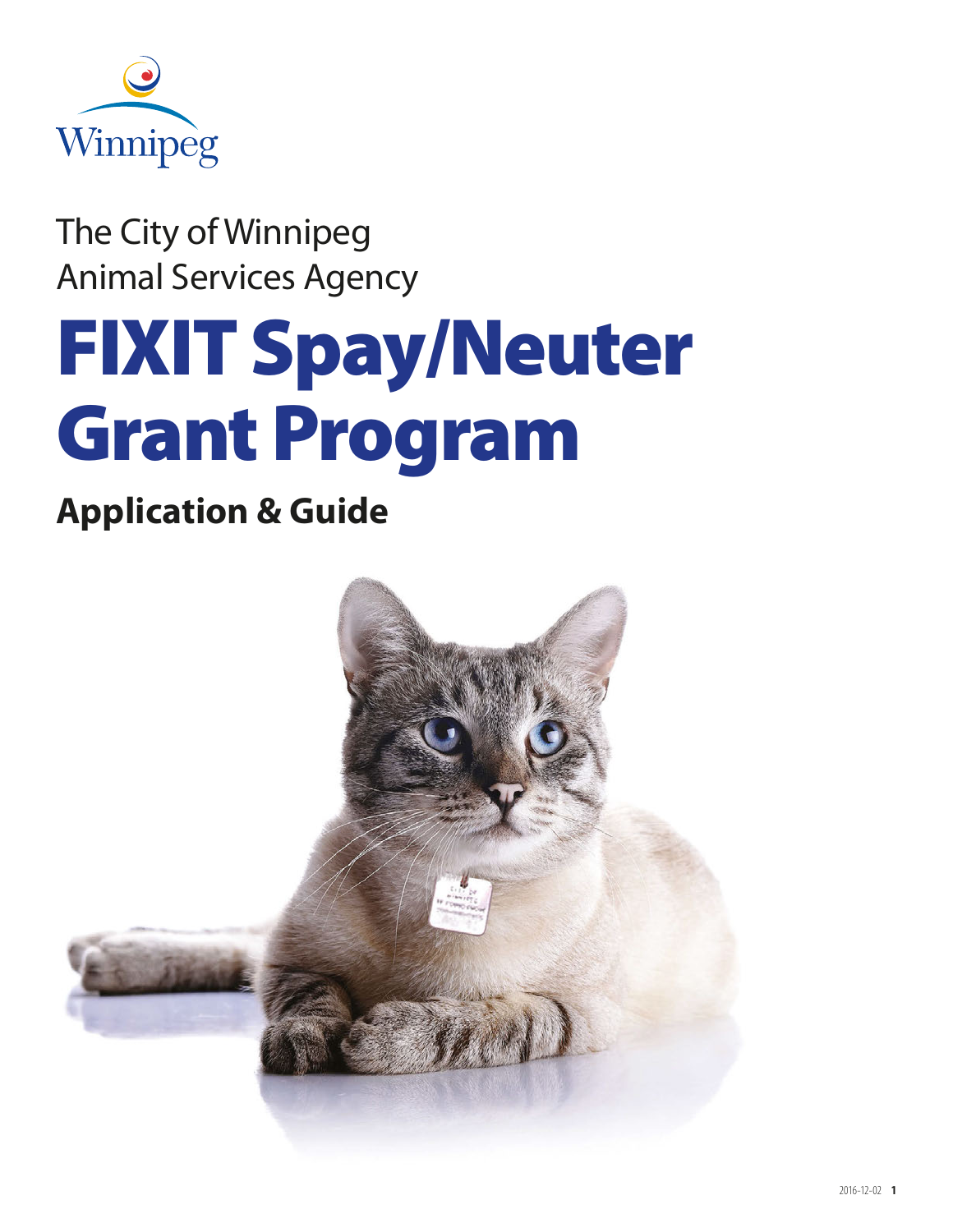## Questions & Answers

#### **What is the FIXIT Program?**

FIXIT is a grant program designed to encourage non-profit community organizations, Veterinary Clinics, Animal Hospitals and Educational Institutions to undertake quality programs (referred to as the "Program" or "Programming") to spay/ neuter high volumes of cats at a low cost to the community.

#### **Who can apply?**

• Non-profit community organizations that have an affiliation with a veterinarian

For the purpose of FIXIT, the definition of a "non-profit organization" shall be: "a corporation or an association that conducts business for the benefit of the general public without shareholders and without a profit motive. Any profit that is made is used to further the goals or undertaking of the organization. Profits must not be used by the individuals involved for their own personal financial gain".

- Veterinary Clinics/Animal Hospitals
- Educational Institutions that can provide veterinary services

#### **Selection criteria**

- ❏ The applicant must be:
	- a non-profit community organization that has an affiliation with a veterinarian, or
	- a Veterinary Clinic/Animal Hospital, or
	- an Educational Institution that can provide veterinary services.
- ❏ The applicant must also be a valid and existing corporation, duly incorporated under the laws of the Province of Manitoba.
- ❏ The applicant must provide a detailed program description which demonstrates how the proposed Program will provide quality high-volume, low-cost spay/neuter surgeries for cats.
- ❏ The applicant must provide a calculation showing the total costs per spay surgery and total costs per neuter surgery.

*Total costs must reflect all costs to deliver the Program, including any overhead costs. Overhead costs can only include those costs that are directly attributable to the Program, such as administrative or salary costs and surgery materials.* 

*Total cost per spay/neuter surgery (grant request amount divided by number of surgeries) is a key criterion that will be used by the Agency to award funding.*

- ❏ The Program provided by the applicant must apply to Winnipeg residents only.
- ❏ The applicant must publicly support cat licensing and provide proof thereof (i.e. newsletters, social media, direct marketing, media releases, etc.).
- ❏ The applicant must guarantee that any funding provided by the City for the Program will not be used for general operations.
- ❏ The Programming provided by the applicant must be initiated and completed within one (1) year of award.
- ❏ Cost shared (organization/cat owner (if owned)/City funding) programming requests are encouraged in order to maximize funding dollars.
- ❏ Programs involving owned cats must target low-income participants.
- ❏ Programs involving feral cats on commercial and public areas may be considered.
- ❏ The facility housing the Program may be subject to inspection(s) by The City of Winnipeg Animal Services Agency staff.

#### **Does everyone get approved?**

Applicants are evaluated using the selection criteria. As funding is limited, not all Programs which meet the criteria will be approved.

#### **Applicants should not assume approval of their application until notified in writing.**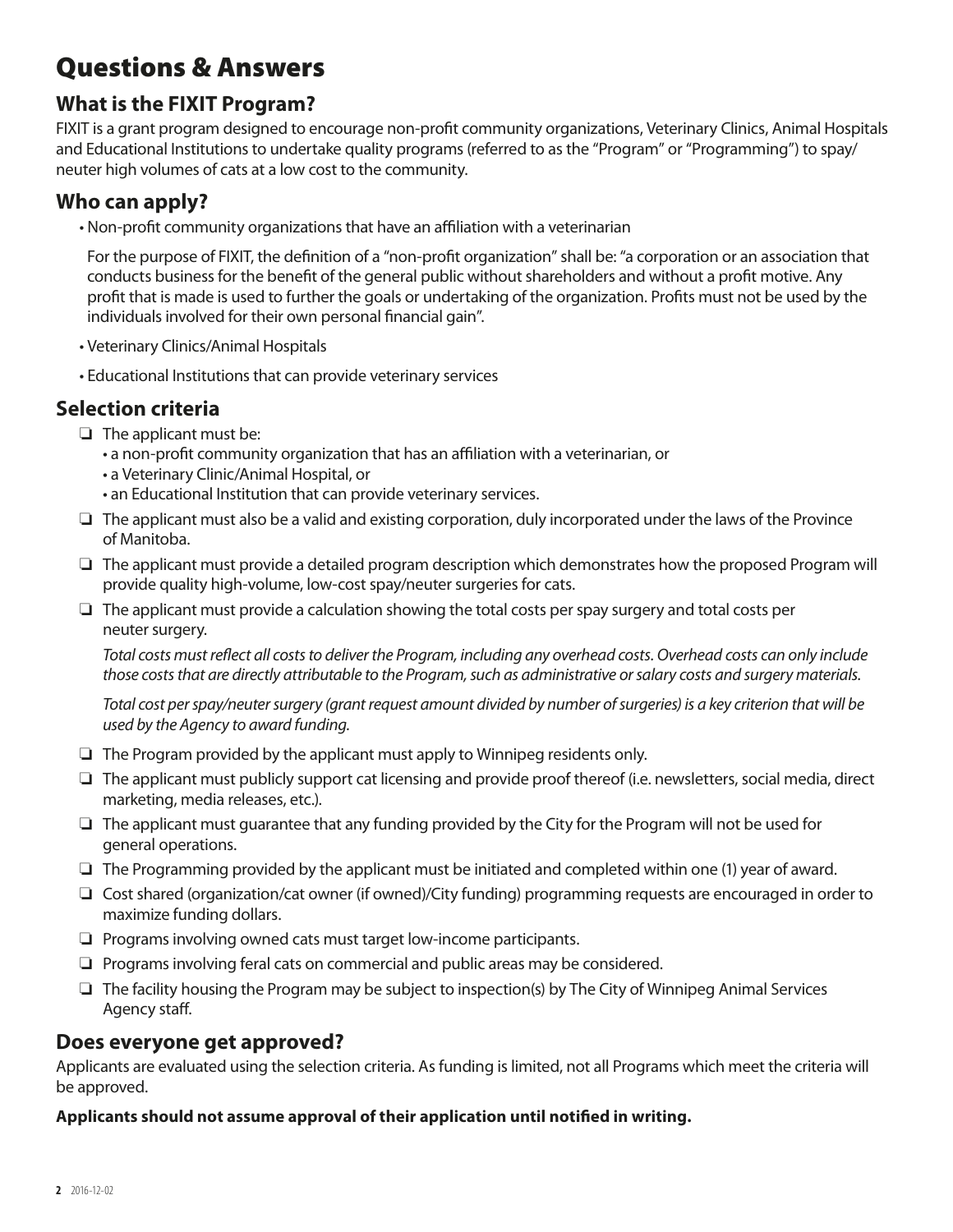#### **What are the financial limits of the grant?**

The total City of Winnipeg funding contribution is based on the total number of cat licenses sold. The amount of funding available for each Program will depend on the available funds and the total number of selected applicants.

#### **What are the deadlines?**

Applications are accepted throughout the year. Applications are reviewed, evaluated and considered for funding by The City of Winnipeg Animal Services Agency.

Programs must be initiated and completed within one (1) year of award. As a result, applications should be submitted in accordance with these timelines.

#### **How does the grant work?**

If the application is approved, a confirmation letter will be provided, followed by a meeting with the applicant and The City of Winnipeg Animal Services Agency. The requirements and process for accessing the grant will be discussed in detail.

The first 50% of the grant will be issued to approved applicants subsequent to the meetings between the approved applicants and The City of Winnipeg, and after formal agreements have been signed. Once this amount has been spent on the approved Program, a progress report, in a form acceptable to The City of Winnipeg, is required to be submitted by the applicant in order for The City of Winnipeg to release the remaining 50%. A final report, in a form acceptable to The City of Winnipeg, will also be required to be submitted by the applicant within one (1) year of award of the grant.

#### **ALL funds not spent and reported on by the applicant within one (1) year of award must be reimbursed to The City of Winnipeg.**

#### **Program costs**

Total program costs should reflect all costs the organization expects to incur to provide the proposed Program.

#### **Ineligible costs**

Ineligible costs include but are not limited to:

- General operational costs
- Additional surgery charges
- Advertising
- Costs related to fundraising activities
- Feasibility studies
- Financing charges
- Legal fees
- Meals
- On-going maintenance
- Promotions
- Shipping fees
- Travel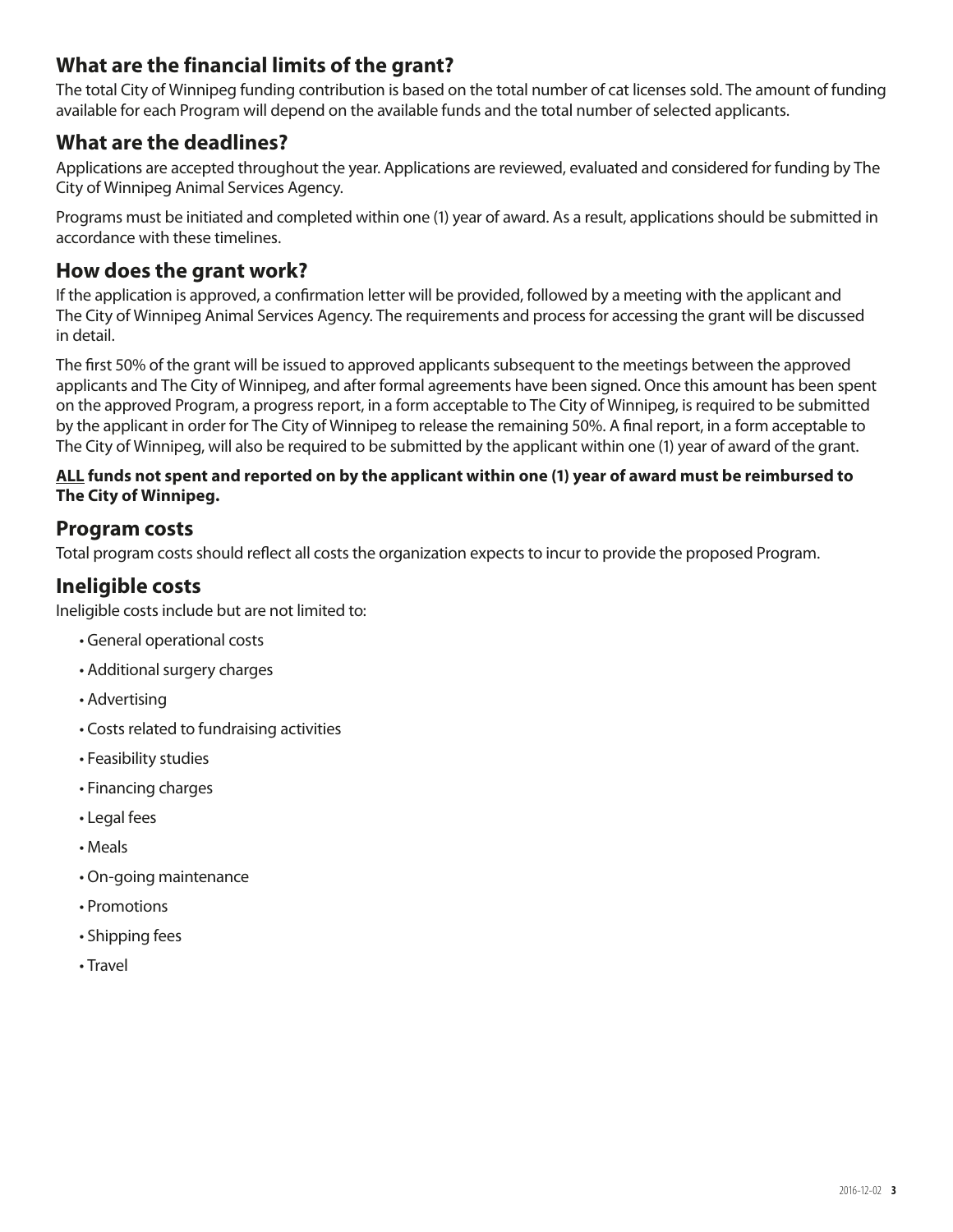## FIXIT Grant Program Application Form

This application will be photocopied; please print in ink or type.

| 1. Legal name of the corporation                                                                                                                                                                                                                                                                                                                                                                                                                                                  |                                                                        |                            |  |  |                           |                      |                                        |            |           |  |  |
|-----------------------------------------------------------------------------------------------------------------------------------------------------------------------------------------------------------------------------------------------------------------------------------------------------------------------------------------------------------------------------------------------------------------------------------------------------------------------------------|------------------------------------------------------------------------|----------------------------|--|--|---------------------------|----------------------|----------------------------------------|------------|-----------|--|--|
| 2. Permanent mailing address of<br>the corporation                                                                                                                                                                                                                                                                                                                                                                                                                                | <b>Address</b>                                                         |                            |  |  | City/Town                 |                      | Postal Code                            |            |           |  |  |
|                                                                                                                                                                                                                                                                                                                                                                                                                                                                                   | E-mail                                                                 |                            |  |  | Phone                     |                      |                                        | Fax        |           |  |  |
| 3. Names of corporation's<br>representatives who will be                                                                                                                                                                                                                                                                                                                                                                                                                          | <b>Primary Contact</b>                                                 |                            |  |  | Title                     |                      |                                        |            |           |  |  |
| overseeing the Program                                                                                                                                                                                                                                                                                                                                                                                                                                                            | <b>Business Phone</b><br><b>Home Phone</b><br><b>Secondary Contact</b> |                            |  |  | Email                     |                      |                                        |            |           |  |  |
|                                                                                                                                                                                                                                                                                                                                                                                                                                                                                   |                                                                        |                            |  |  | Title                     |                      |                                        |            |           |  |  |
|                                                                                                                                                                                                                                                                                                                                                                                                                                                                                   | <b>Business Phone</b>                                                  | <b>Home Phone</b><br>Email |  |  |                           |                      |                                        |            |           |  |  |
| Year<br>4. Year the corporation was formed                                                                                                                                                                                                                                                                                                                                                                                                                                        |                                                                        |                            |  |  |                           |                      |                                        |            |           |  |  |
| 5. FIXIT requested amount                                                                                                                                                                                                                                                                                                                                                                                                                                                         |                                                                        |                            |  |  | \$                        |                      |                                        |            |           |  |  |
| Year:<br>#<br>6. How many spay/neuter surgeries were completed in the previous 2 years?                                                                                                                                                                                                                                                                                                                                                                                           |                                                                        |                            |  |  |                           | Year:<br>#           |                                        |            |           |  |  |
| 7. How many additional spay/neuter surgeries will be completed with implementation of the Program?                                                                                                                                                                                                                                                                                                                                                                                |                                                                        |                            |  |  |                           |                      |                                        |            |           |  |  |
| 8. Total Program cost                                                                                                                                                                                                                                                                                                                                                                                                                                                             |                                                                        |                            |  |  | \$                        |                      |                                        |            |           |  |  |
| 9. Total costs per surgery                                                                                                                                                                                                                                                                                                                                                                                                                                                        | <b>Spay surgeries</b>                                                  |                            |  |  |                           | \$                   |                                        |            |           |  |  |
|                                                                                                                                                                                                                                                                                                                                                                                                                                                                                   | <b>Neuter surgeries</b>                                                |                            |  |  |                           |                      | Ś<br><b>Confirmed</b><br><b>Amount</b> |            |           |  |  |
| 10. List other sources of Program<br>funding including other grants;                                                                                                                                                                                                                                                                                                                                                                                                              | <b>Source</b><br>1.                                                    |                            |  |  |                           |                      |                                        | $\Box$ Yes | $\Box$ No |  |  |
| funds on hand; and proposed                                                                                                                                                                                                                                                                                                                                                                                                                                                       | 2.                                                                     |                            |  |  | \$                        |                      |                                        |            |           |  |  |
| fundraising. Indicate whether or not<br>each source of funding is confirmed.                                                                                                                                                                                                                                                                                                                                                                                                      |                                                                        |                            |  |  | \$                        |                      |                                        | $\Box$ Yes | $\Box$ No |  |  |
| Include your organization's                                                                                                                                                                                                                                                                                                                                                                                                                                                       | 3.                                                                     |                            |  |  |                           | \$                   |                                        |            | $\Box$ No |  |  |
| contribution if any.                                                                                                                                                                                                                                                                                                                                                                                                                                                              | 4.                                                                     |                            |  |  | \$<br>$\Box$ Yes          |                      |                                        |            | $\Box$ No |  |  |
| 11. Has this Program received prior funding through the FIXIT Grant Program?                                                                                                                                                                                                                                                                                                                                                                                                      |                                                                        |                            |  |  |                           | $\Box$ Yes $\Box$ No |                                        |            |           |  |  |
| 12. Program name Assign your Program an accurate, descriptive name to be used in all correspondence.                                                                                                                                                                                                                                                                                                                                                                              |                                                                        |                            |  |  |                           |                      |                                        |            |           |  |  |
| 13. Program Address                                                                                                                                                                                                                                                                                                                                                                                                                                                               |                                                                        |                            |  |  | <b>Property owned by:</b> |                      |                                        |            |           |  |  |
| 14. Anticipated Start & End Dates                                                                                                                                                                                                                                                                                                                                                                                                                                                 | <b>Start Date</b>                                                      |                            |  |  | <b>End Date</b>           |                      |                                        |            |           |  |  |
| 15. Detailed Program Description: Attached on separate sheets or use the space on back of this form. Provide a detailed description of the Program which<br>addresses the selection criteria. Please include a description of the Program objectives and how the Program will accomplish those objectives as well as the<br>total cost per spay surgery and the total cost per neuter surgery. Without the inclusion of this information, the application will not be considered. |                                                                        |                            |  |  |                           |                      |                                        |            |           |  |  |
| APPLICANT SIGNATURES I/we hereby certify that I/we am/are the <b>authorized signing officer(s)</b> of the applying corporation and this application is<br>accurate to the best of my/our knowledge.                                                                                                                                                                                                                                                                               |                                                                        |                            |  |  |                           |                      |                                        |            |           |  |  |
| Signature of authorized signing officer                                                                                                                                                                                                                                                                                                                                                                                                                                           | <b>Title/Position</b>                                                  |                            |  |  | Date                      |                      |                                        |            |           |  |  |
| Signature of authorized signing officer                                                                                                                                                                                                                                                                                                                                                                                                                                           | <b>Title/Position</b>                                                  |                            |  |  |                           | Date                 |                                        |            |           |  |  |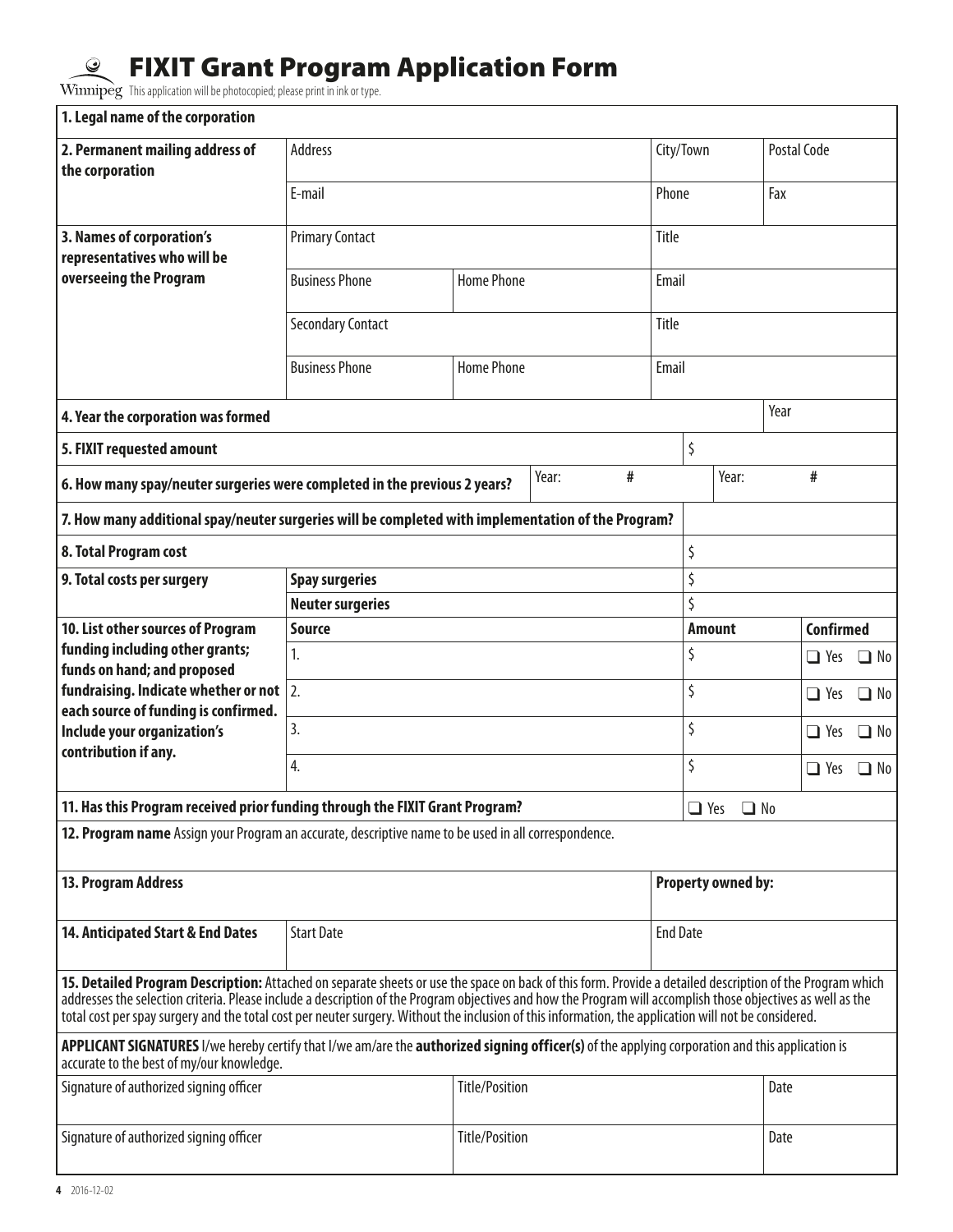## **Detailed Program Description**

Attached on separate sheets or in the space below, provide a detailed description of the Program which addresses the selection criteria. Please include a description of the Program objectives and how the Program will accomplish those objectives as well as the total cost per spay surgery and the total cost per neuter surgery.